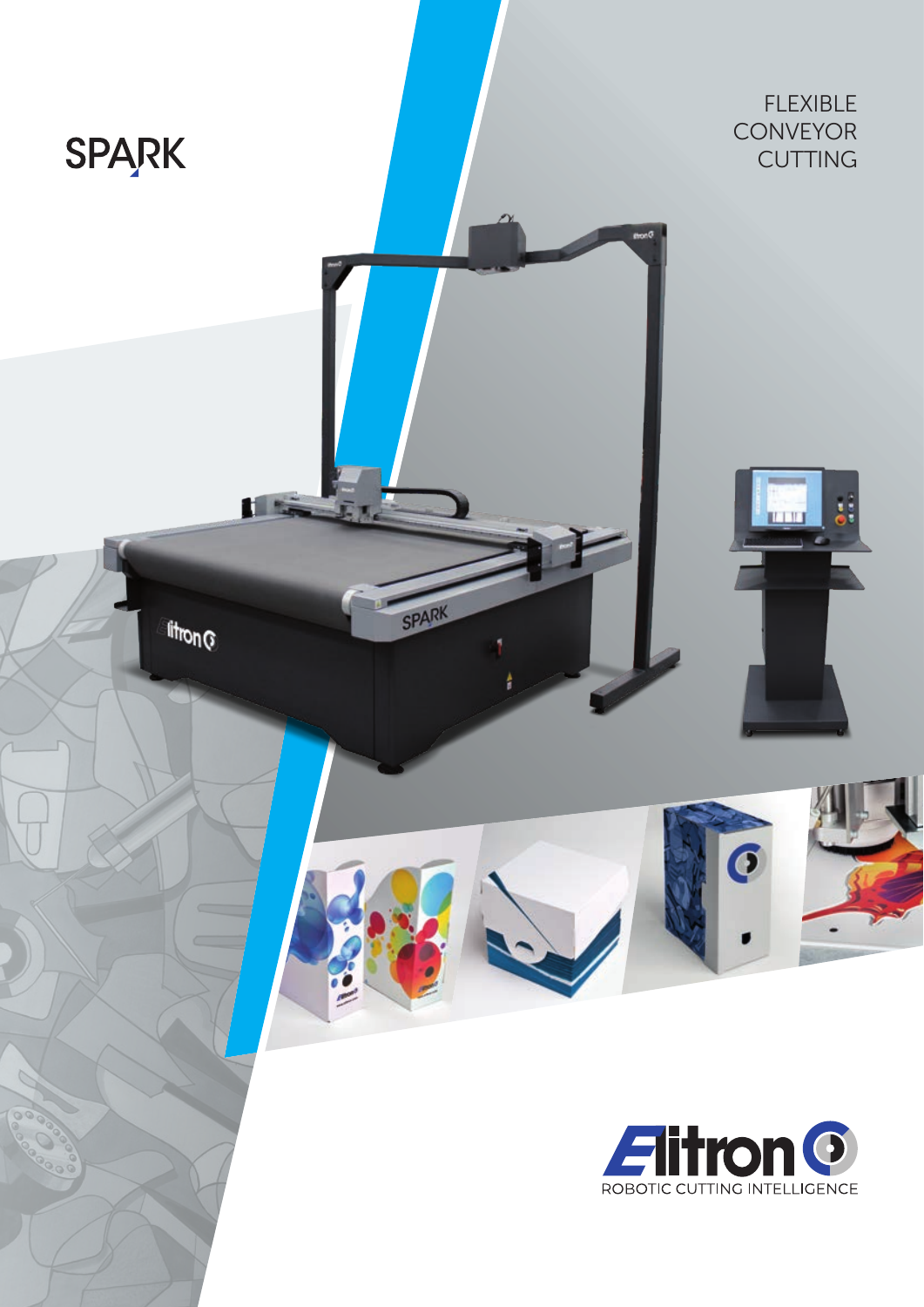Spark meets and surpasses today's finishing requirements, both in terms of flexibility and automatic cutting performance, for sampling and production in digital printing, cardboard, sign and display industries. More than 25 years of Italian manufacturing experience, and technological innovation, come together to ensure that **Elitron** offers you the most advanced technology and high-performance multi-tool cutting heads for cutting, milling, creasing and engraving. Only Eliton's systems can be equipped with the Seeker System, the intelligent vision system which automatically recognises printed images. This exclusive Elitron patent significantly reduces production time and cuts the cost of the production process.

> Yield optimisation using the video projection system to project digital dies onto the materials. Waste and cost reduction, with possibility to re-use otherwise waste materials.

#### Supplied with optional:

Maximum flexibility during production, using the multi-tool cutting head equipped with up to 4 tools simultaneously, for all production requirements: furthermore, the impressive software features allow different materials to be worked during the same production session.

- roll holder;
- feeding system for roll materials;
- holding clamp to ensure precision advancement of even the most critical materials;
- synchronized unloading table to facilitate the collection of finished materials.





Innovative vision system, entirely designed, developed and patented by Elitron. Automatically identifies

# SPARK MAXIMUM FLEXIBLITY MAXIMUM PRODUCTIVITY MAXIMUM RESULTS

Seeker System PRO increases productivity during every single working cycle. The dual camera system with powerful image processing software automatically scans the working area, recognises printed images and loads the corresponding cutting files automatically. Seeker PRO can process different materials simultaneously without having to place the sheets in any particular position on the working area.

# Video Projection



Integrated, patented **Seeker System** to automatically recognise printed images and reference marks.

- Cutting head with fixed or oscillating knife, electric and/or pneumatic
- 1 kW Electro spindle milling module with manual tool change
- Creasing wheel kit with different diameters and profiles
- Kiss-cutting (half cut)
- V-cut, 45° knife (other cutting angles also available)
- Cut & Crease knife
- Circular knife
- Pen module
- Laser pointer



# Seeker System PRO

# Underside Roll Reader

Exclusive Elitron patent



Multi-tool head to cut and crease **materials up to**2**0 mm**.

Possibility to work **different materials during the same session**, without changing tools.

**Speed up to 70 m/min, acceleration 0,8G.**

Video projection system to **optimise material yield**, and re-use otherwise waste materials.

**High precision** movement mechanisms.

Working area divided into powerful concentrated vacuum sectors, for **maximum material hold on the working surface**.

### MAIN CHARACTERISTICS



Innovative system able to recognise printed images on roll materials from the underside. Automatically loads the relative cutting files, for a continuous, highly productive workflow.





#### the location of printing reference points on the materials, to automate the digital finishing process.